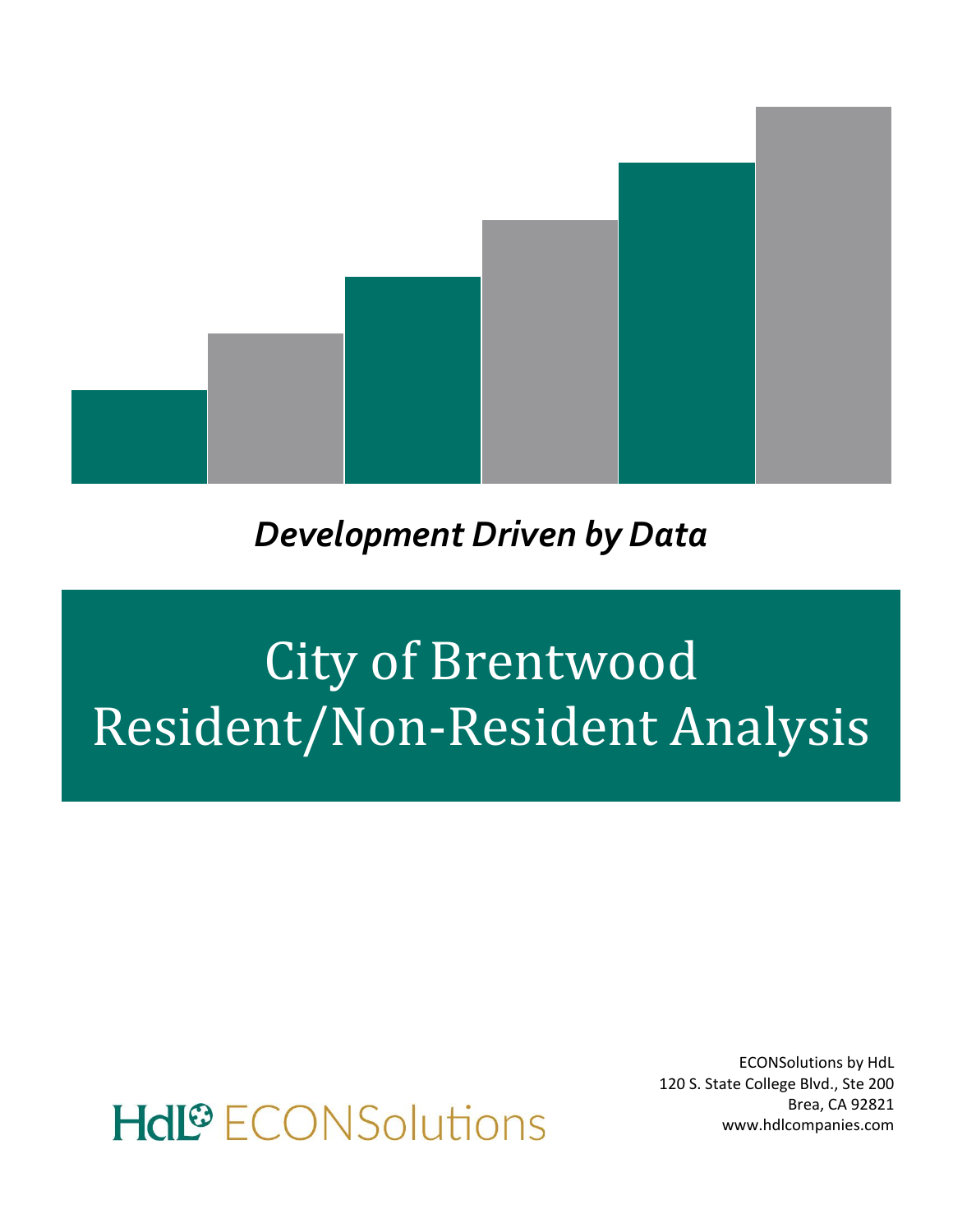#### Overview

In general, the retail market fundamentals for the East Bay, including Brentwood and the unincorporated communities surrounding it, continue to show signs of strengthening. Residential developments that are slated to be delivered in the coming months foster the critical mass of local consumers needed to support a flourishing retail environment. The Brentwood market has seen a steady and constant retail activity and the arrival of new tenants, making it one of the top retail hubs in the East Bay. The demand for additional retail is taking shape on Brentwood Boulevard and the Streets of Brentwood, a premier lifestyle center offering shopping, dining and entertainment, strategically located off Highway 4.

The City of Brentwood located in Contra Costa County and is approximately 46 miles east of downtown Oakland and 27 miles west of Stockton. According to the U.S. Census Bureau, the city has a total area of 14.8 square miles and is near the cities of Oakley, Antioch and unincorporated areas of Contra Costa County.

|                           | <b>20-Minute Drive Time</b> | <b>City of Brentwood</b> |
|---------------------------|-----------------------------|--------------------------|
| Population                | 240.397                     | 60.983                   |
| <b>Households</b>         | 75.973                      | 19.953                   |
| <b>Average HH Income</b>  | \$98.337                    | \$114,206                |
| <b>Area Employees</b>     | 45.852                      | 11.825                   |
| <b>Daytime Population</b> | 205.188                     | 53,173                   |

The economy of Brentwood employs approximately 11,825 (SiteSeer Demographics) people in specialized industries such as Construction, Retail Trade, Finance, as well as Educational Services. However, the largest industry in Brentwood is the Healthcare & Social Assistance industry providing employment to approximately 18% of the area's workers.

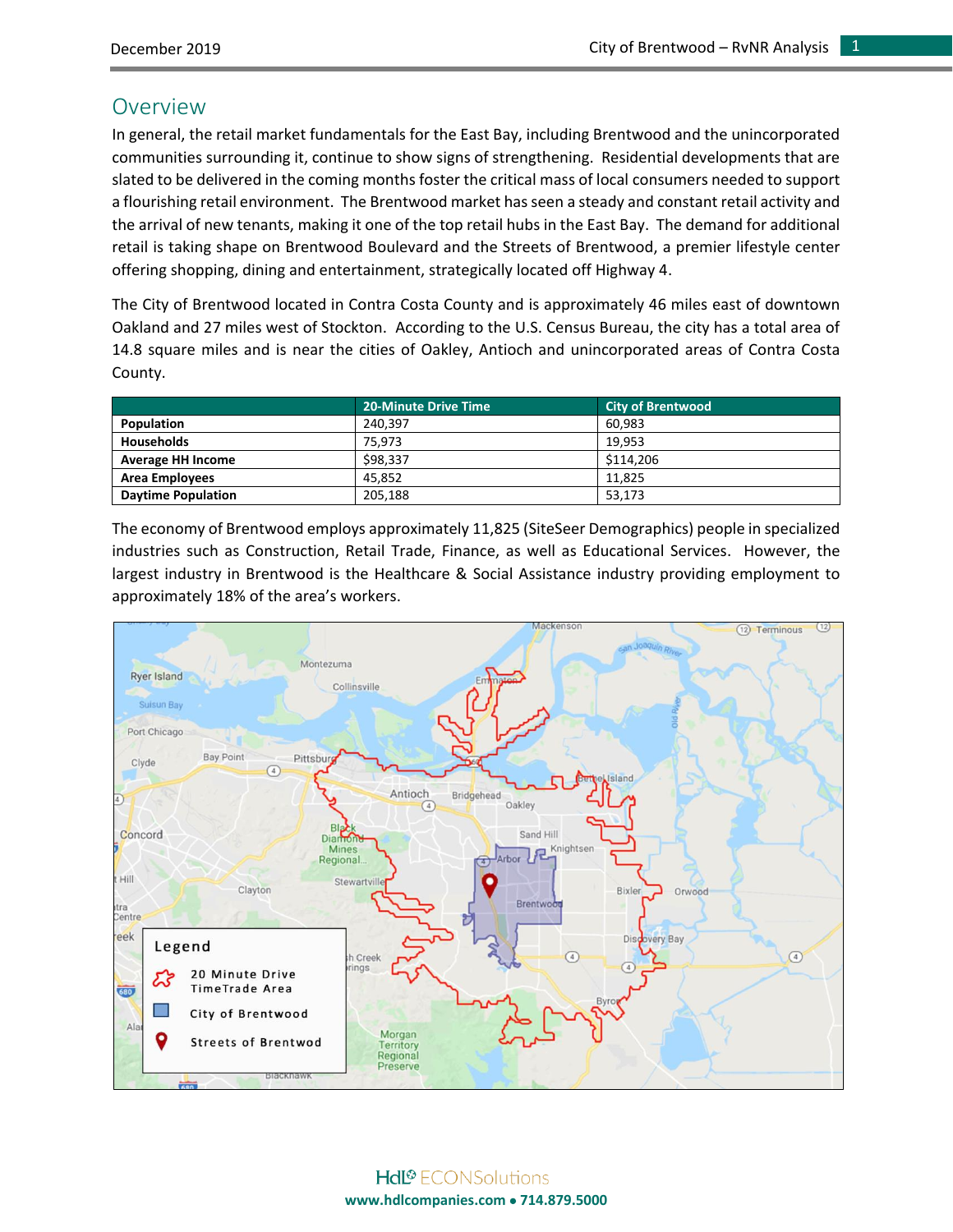#### Non-Resident Spending Summary

The City has requested an estimate of the approximate amount of sales and use tax revenue generated by residents and non-residents. Hereafter, individuals and businesses residing and located within the city will collectively be referred to as residents. While individuals and businesses residing and located outside of the city will collectively be referred to as non-residents.

The table below summarizes the results of the analysis based on calendar year 2018 revenue estimates, showing 23.2% of the 1% Bradley Burns Sales Tax is estimated to be paid by non-residents. Such a tax is generally assessed based on where the sale is negotiated or the place where the order is taken. Because Transactions and Use Taxes (TUT) are charged in accordance with where purchased goods are delivered or placed into use, HdL's estimate for the percentage of a 1% TUT that would be paid by non-residents is lower at approximately 20.2% due to the businesses that primarily market and sell their goods and services to buyers and businesses outside the City's jurisdictional boundaries.

| <b>Economic Segment</b>                                           | <b>Bradley Burns 1%</b><br><b>Sales &amp; Use Tax</b> | <b>Transactions &amp; Use</b><br>Taxes (TUT) @ 1% |
|-------------------------------------------------------------------|-------------------------------------------------------|---------------------------------------------------|
| <b>Autos &amp; Transportation</b>                                 | 7.5%                                                  | 7.4%                                              |
| <b>Building &amp; Construction</b>                                | 42.0%                                                 | 22.0%                                             |
| <b>Business &amp; Industry</b>                                    | 51.0%                                                 | 14.7%                                             |
| Food & Drugs                                                      | 23.2%                                                 | 23.2%                                             |
| <b>Fuel &amp; Service Stations</b>                                | 35.9%                                                 | 35.9%                                             |
| <b>General Consumer Goods</b>                                     | 13.0%                                                 | 12.7%                                             |
| <b>Restaurants &amp; Hotels</b>                                   | 21.5%                                                 | 21.5%                                             |
| <b>Estimated Average Non-Resident</b><br><b>Generated Revenue</b> | 23.2%                                                 | 20.2%                                             |

 *Estimated % of Sales Tax Revenue Generated from Non-Residents*

The figures shown above were obtained utilizing a variety of methodologies customized to each economic segment. These methodologies considered the mix of businesses located in the City, per capita sales within the City verses the per capita sales across Contra Costa County as well as factoring average income population and trade area daytime trade area population for the designated trade areas previously described as a percentage of those categories within the City. The findings for each economic segment that led to the conclusions are listed below.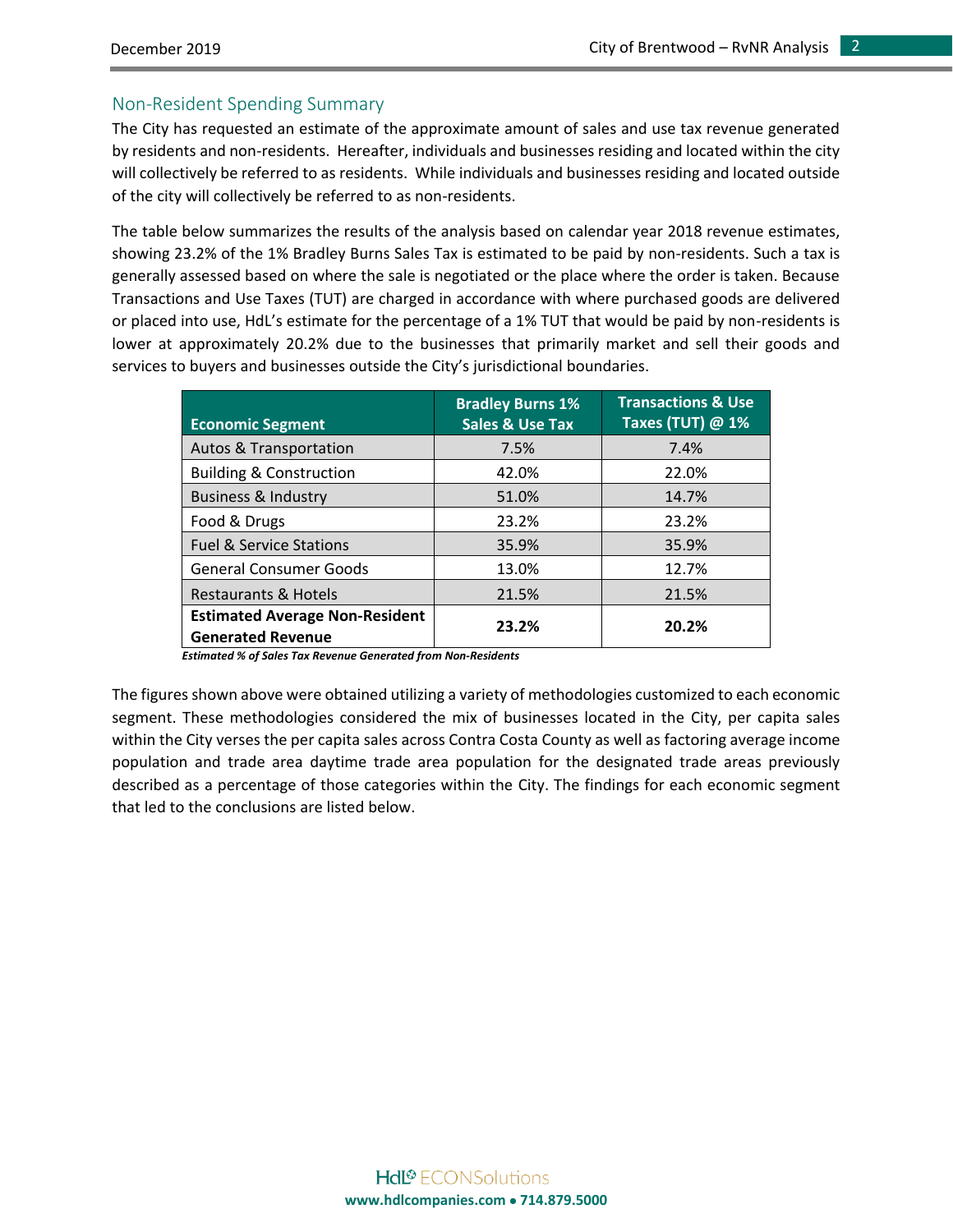#### Autos & Transportation

The Autos & Transportation sector makes up approximately 14.7% of the Bradley Burns Sales Tax revenue for the City of Brentwood. A large majority of revenue will be generated by residents and local business when they purchase and register a vehicle at a Brentwood address. The per capita sales comparison between the City and the County shows that potentially more residents are leaving Brentwood to show for products and services outside of the City, which is supported by reviewing the Consumer Demand & Market Supply Assessment which shows the City and trade area is underserved by approximately 50% in auto related retail categories. To that end, 7.5% of the total 1% Bradley Burns Sales Tax is generated by non-residents.

Any TUT that would be generated from the businesses in this sector will come primarily from sales of auto supplies, repairs, tires and related items which would include transactions to non-residents. For a registered vehicle of any type that is purchased by a resident a TUT would apply regardless of where the vehicle is purchased. As a result, the percent of a potential TUT revenue generated by non-residents is estimated at 7.4%.

#### Business & Industry / Building & Construction

The Business & Industry and Building & Construction sectors together generated 15.7% of the City of Brentwood's total 1% Bradley Burns Sales Tax in calendar year 2018. Most sales within these sectors rely on Business to Business transactions, of which many take place outside of the City. The methodology used to estimate revenue from non-residents relies on adjustments to both segments' Top 10 sales tax producers, which were used as a relative sample of sales tax generation within these industry groups. The top 10 businesses in the Building & Construction industry group accounted for 95% of the revenue generated in calendar year 2018, while 68% of the total revenue generated in the Business & Industry group was attributed to its top 10 sales tax producers. To that end, 42% of the Building & Construction and 51% of the Building & Industry groups 1% Bradley Burns Sales Tax is generated by non-residents.

Additionally, applying the approximate non-resident sales to a potential TUT total for Building & Construction and Building & Industry, it is estimated that 22% and 14.7% respectively, of revenue would be attributed to non-residents within these sectors.

#### Food & Drugs

The Food & Drugs sector has a higher level of per capita sales than the countywide per capita sales average (24% higher than county per capita levels) at grocery and drug stores, which would suggest that nonresidents are on occasion shopping in the City of Brentwood for food & drug purchases. However, when reviewing the Consumer Demand & Market Supply Assessment the Grocery segment shows that there is roughly a 40% supply gap, suggesting that Brentwood retailers are not supplying the demand that exist from its residents, let alone non-residents and visitors.

To that end, this leads to an estimated 21.8% of the sectors revenue to be generated from non-residents for the Bradley Burns Sales Tax and any potential TUT that would be imposed. Additionally, please note that only 20% to 30% of grocery store sales are taxable.

#### Fuel & Service Stations

The Fuel & Service Station sector generally brings in the same revenue volume between the 1% Bradley Burns Sales Tax and any potential TUT. The City of Brentwood's per capita fuel sales are 22% higher than that of the countywide levels suggesting that non-residents are purchasing fuel in Brentwood in moderate numbers. Additionally, when viewing the commuting patterns of those who work in the City of Brentwood